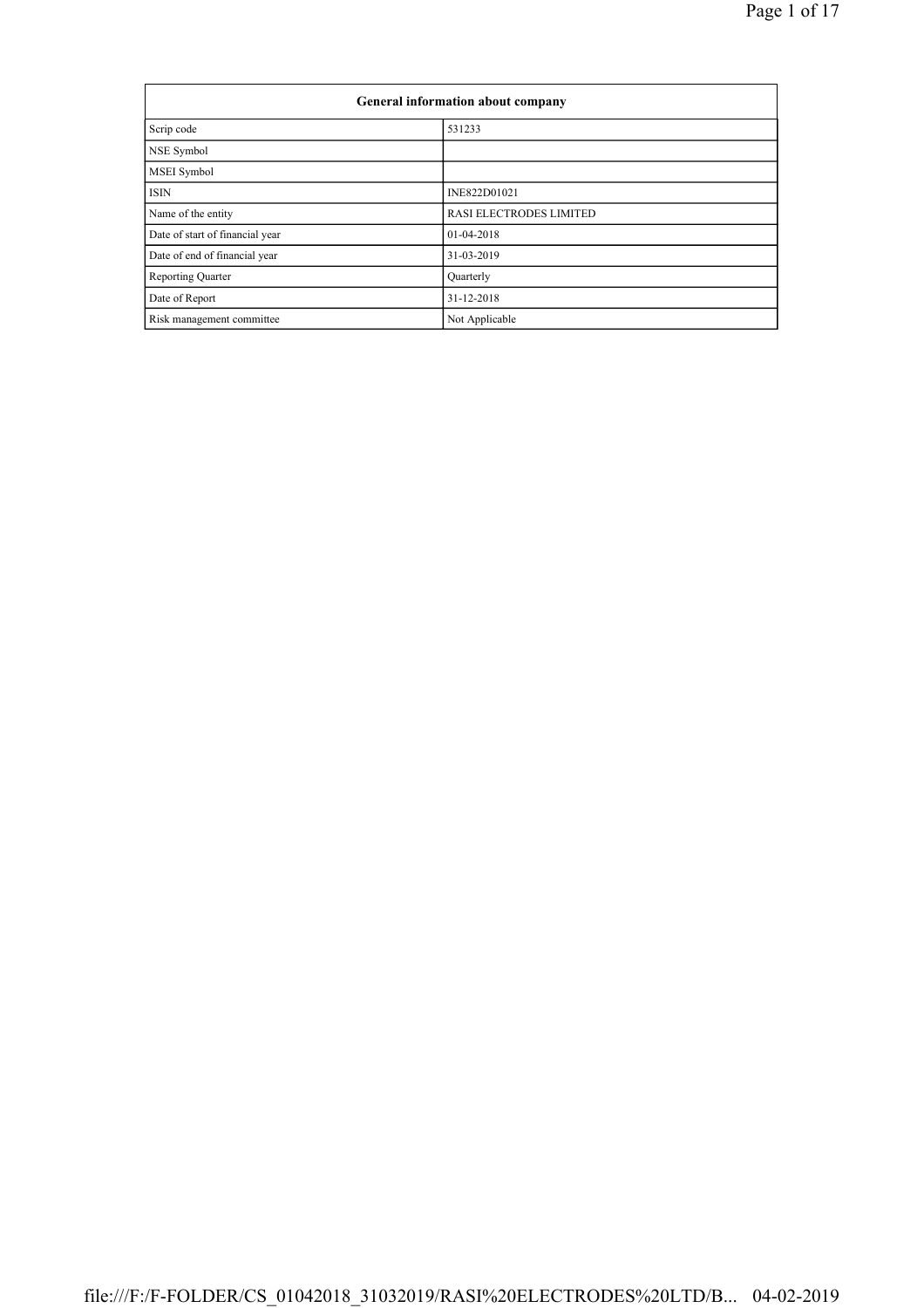|                         | <b>Annexure I</b>                                                                                                                                                                                                                                                                                                                                                                                                                                 |                                                   |            |          |                                                       |                                                                                                                                                                           |                                                                                                                                                                                                               |                                                                      |                                             |    |                                                                                      |              |              |  |  |
|-------------------------|---------------------------------------------------------------------------------------------------------------------------------------------------------------------------------------------------------------------------------------------------------------------------------------------------------------------------------------------------------------------------------------------------------------------------------------------------|---------------------------------------------------|------------|----------|-------------------------------------------------------|---------------------------------------------------------------------------------------------------------------------------------------------------------------------------|---------------------------------------------------------------------------------------------------------------------------------------------------------------------------------------------------------------|----------------------------------------------------------------------|---------------------------------------------|----|--------------------------------------------------------------------------------------|--------------|--------------|--|--|
|                         | Annexure I to be submitted by listed entity on quarterly basis                                                                                                                                                                                                                                                                                                                                                                                    |                                                   |            |          |                                                       |                                                                                                                                                                           |                                                                                                                                                                                                               |                                                                      |                                             |    |                                                                                      |              |              |  |  |
|                         | I. Composition of Board of Directors                                                                                                                                                                                                                                                                                                                                                                                                              |                                                   |            |          |                                                       |                                                                                                                                                                           |                                                                                                                                                                                                               |                                                                      |                                             |    |                                                                                      |              |              |  |  |
|                         |                                                                                                                                                                                                                                                                                                                                                                                                                                                   |                                                   |            |          |                                                       |                                                                                                                                                                           |                                                                                                                                                                                                               | Disclosure of notes on composition of board of directors explanatory |                                             |    |                                                                                      |              |              |  |  |
|                         |                                                                                                                                                                                                                                                                                                                                                                                                                                                   |                                                   |            |          |                                                       |                                                                                                                                                                           |                                                                                                                                                                                                               |                                                                      |                                             |    | Is there any change in information of board of directors compare to previous quarter | Yes          |              |  |  |
|                         |                                                                                                                                                                                                                                                                                                                                                                                                                                                   |                                                   |            |          |                                                       |                                                                                                                                                                           |                                                                                                                                                                                                               |                                                                      |                                             |    | Wether the listed entity has a Regular Chairperson                                   | Yes          |              |  |  |
| Sr                      | No of<br>Directorship<br>in listed<br>Tenure<br>entities<br>Date of<br>Title<br>Category<br>of<br>including<br>Name of the<br>Category 2<br>appointment<br>Category 1<br>Date of<br>this listed<br>PAN<br><b>DIN</b><br>3 of<br>(Mr)<br>director<br>of directors<br>Director<br>of directors<br>in the<br>cessation<br>directors<br>entity (Refer<br>Ms)<br>(in<br>current term<br>Regulation<br>months)<br>$25(1)$ of<br>Listing<br>Regulations) |                                                   |            |          |                                                       | Number of<br>memberships<br>in Audit/<br>Stakeholder<br>Committee<br>(s) including<br>this listed<br>entity (Refer<br>Regulation<br>$26(1)$ of<br>Listing<br>Regulations) | No of post<br>of<br>Chairperson<br>in Audit/<br>Stakeholder<br>Committee<br>held in<br>listed<br>entities<br>including<br>this listed<br>entity (Refer<br>Regulation<br>$26(1)$ of<br>Listing<br>Regulations) | Notes for<br>not<br>providing<br>PAN                                 | Notes for<br>not<br>providing<br><b>DIN</b> |    |                                                                                      |              |              |  |  |
| 1                       | Mr                                                                                                                                                                                                                                                                                                                                                                                                                                                | <b>B RANJIT</b><br><b>KUMAR</b><br><b>KOTHARI</b> | AAKPK6088N | 01560805 | Non-<br>Executive -<br>Non<br>Independent<br>Director | Chairperson                                                                                                                                                               |                                                                                                                                                                                                               | 28-09-2017                                                           |                                             |    |                                                                                      | -1           |              |  |  |
| $\overline{2}$          | Mr                                                                                                                                                                                                                                                                                                                                                                                                                                                | <b>B POPATLAL</b><br><b>KOTHARI</b>               | AAIPK7746D | 00594168 | Executive<br>Director                                 | Not<br>Applicable                                                                                                                                                         | CEO-<br>MD                                                                                                                                                                                                    | 13-02-2016                                                           |                                             | 60 | 1                                                                                    | 1            | $\mathbf{0}$ |  |  |
| $\overline{\mathbf{3}}$ | Mr                                                                                                                                                                                                                                                                                                                                                                                                                                                | <b>HITESH M</b><br><b>DHARAMSHI</b>               | AHAPD4821B | 00207799 | Non-<br>Executive -<br>Independent<br>Director        | Not<br>Applicable                                                                                                                                                         |                                                                                                                                                                                                               | 29-09-2014                                                           |                                             | 54 | 1                                                                                    | $\mathbf{1}$ | 1            |  |  |
| $\overline{4}$          | Mr                                                                                                                                                                                                                                                                                                                                                                                                                                                | <b>AJAY</b><br><b>GOYAL</b>                       | AAFPG4594E | 00513570 | Non-<br>Executive -<br>Independent<br>Director        | Not<br>Applicable                                                                                                                                                         |                                                                                                                                                                                                               | 29-09-2014                                                           |                                             | 54 |                                                                                      | 1            | $\mathbf{0}$ |  |  |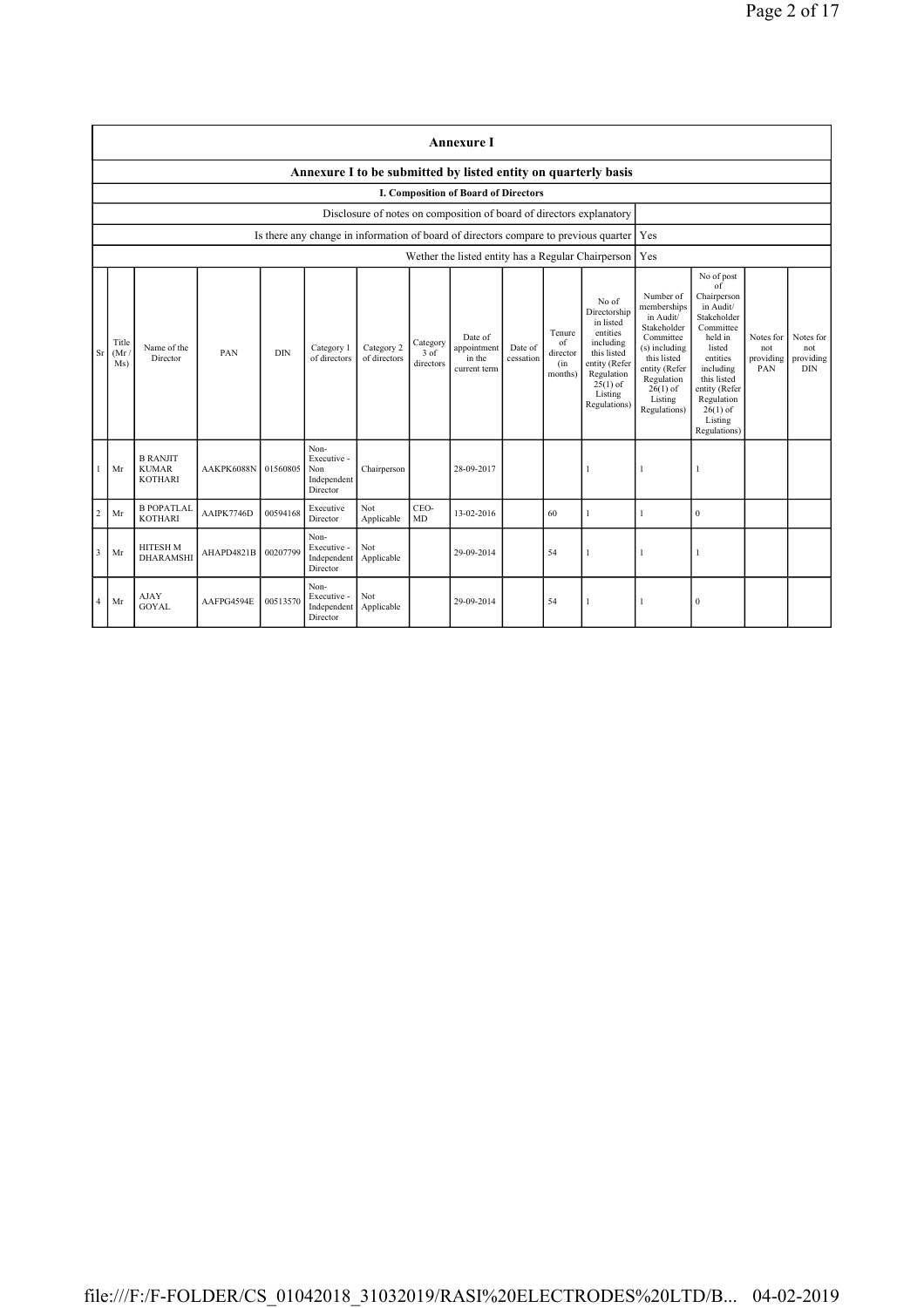Page 3 of 17

|    | I. Composition of Board of Directors                                 |                             |                     |            |                                                       |                                 |                               |                                                  |                      |                                            |                                                                                                                                                    |                                                                                                                                                                           |                                                                                                                                                                                                               |                                      |                                             |
|----|----------------------------------------------------------------------|-----------------------------|---------------------|------------|-------------------------------------------------------|---------------------------------|-------------------------------|--------------------------------------------------|----------------------|--------------------------------------------|----------------------------------------------------------------------------------------------------------------------------------------------------|---------------------------------------------------------------------------------------------------------------------------------------------------------------------------|---------------------------------------------------------------------------------------------------------------------------------------------------------------------------------------------------------------|--------------------------------------|---------------------------------------------|
|    | Disclosure of notes on composition of board of directors explanatory |                             |                     |            |                                                       |                                 |                               |                                                  |                      |                                            |                                                                                                                                                    |                                                                                                                                                                           |                                                                                                                                                                                                               |                                      |                                             |
| Sr | Title<br>(Mr)<br>Ms)                                                 | Name of<br>the<br>Director  | PAN                 | <b>DIN</b> | Category 1<br>of directors                            | Category<br>$2$ of<br>directors | Category<br>3 of<br>directors | Date of<br>appointment<br>in the<br>current term | Date of<br>cessation | Tenure<br>of<br>director<br>(in<br>months) | No of<br>Directorship<br>in listed<br>entities<br>including<br>this listed<br>entity (Refer<br>Regulation<br>$25(1)$ of<br>Listing<br>Regulations) | Number of<br>memberships<br>in Audit/<br>Stakeholder<br>Committee<br>(s) including<br>this listed<br>entity (Refer<br>Regulation<br>$26(1)$ of<br>Listing<br>Regulations) | No of post<br>of<br>Chairperson<br>in Audit/<br>Stakeholder<br>Committee<br>held in<br>listed<br>entities<br>including<br>this listed<br>entity (Refer<br>Regulation<br>$26(1)$ of<br>Listing<br>Regulations) | Notes for<br>not<br>providing<br>PAN | Notes for<br>not<br>providing<br><b>DIN</b> |
| 5  | Mr                                                                   | N<br><b>KUMAR</b>           | PRAKASH AGJPP9377J  | 01735537   | Non-<br>Executive -<br>Independent<br>Director        | Not<br>Applicable               |                               | 29-09-2014                                       |                      | 54                                         |                                                                                                                                                    |                                                                                                                                                                           | $\theta$                                                                                                                                                                                                      |                                      |                                             |
| 6  | <b>Mrs</b>                                                           | <b>PAYAL</b><br><b>JAIN</b> | ABIPJ8138M 07181548 |            | Non-<br>Executive -<br>Non<br>Independent<br>Director | Not<br>Applicable               |                               | 26-09-2018                                       |                      |                                            |                                                                                                                                                    | $\mathbf{0}$                                                                                                                                                              | $\mathbf{0}$                                                                                                                                                                                                  |                                      |                                             |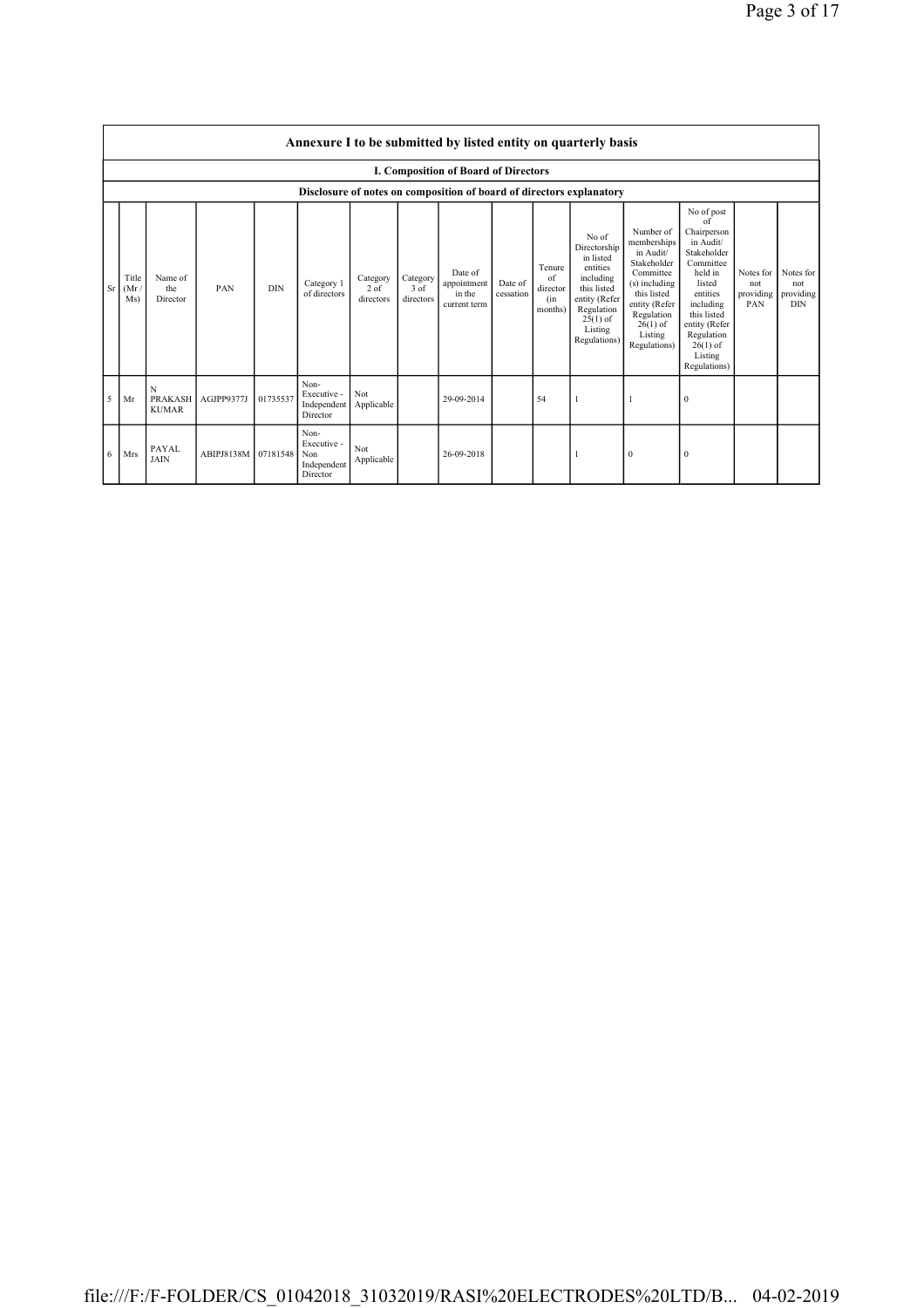| Annexure 1                                                                       |  |
|----------------------------------------------------------------------------------|--|
| <b>II. Composition of Committees</b>                                             |  |
| Disclosure of notes on composition of committees explanatory                     |  |
| Is there any change in information of committees compare to previous quarter Yes |  |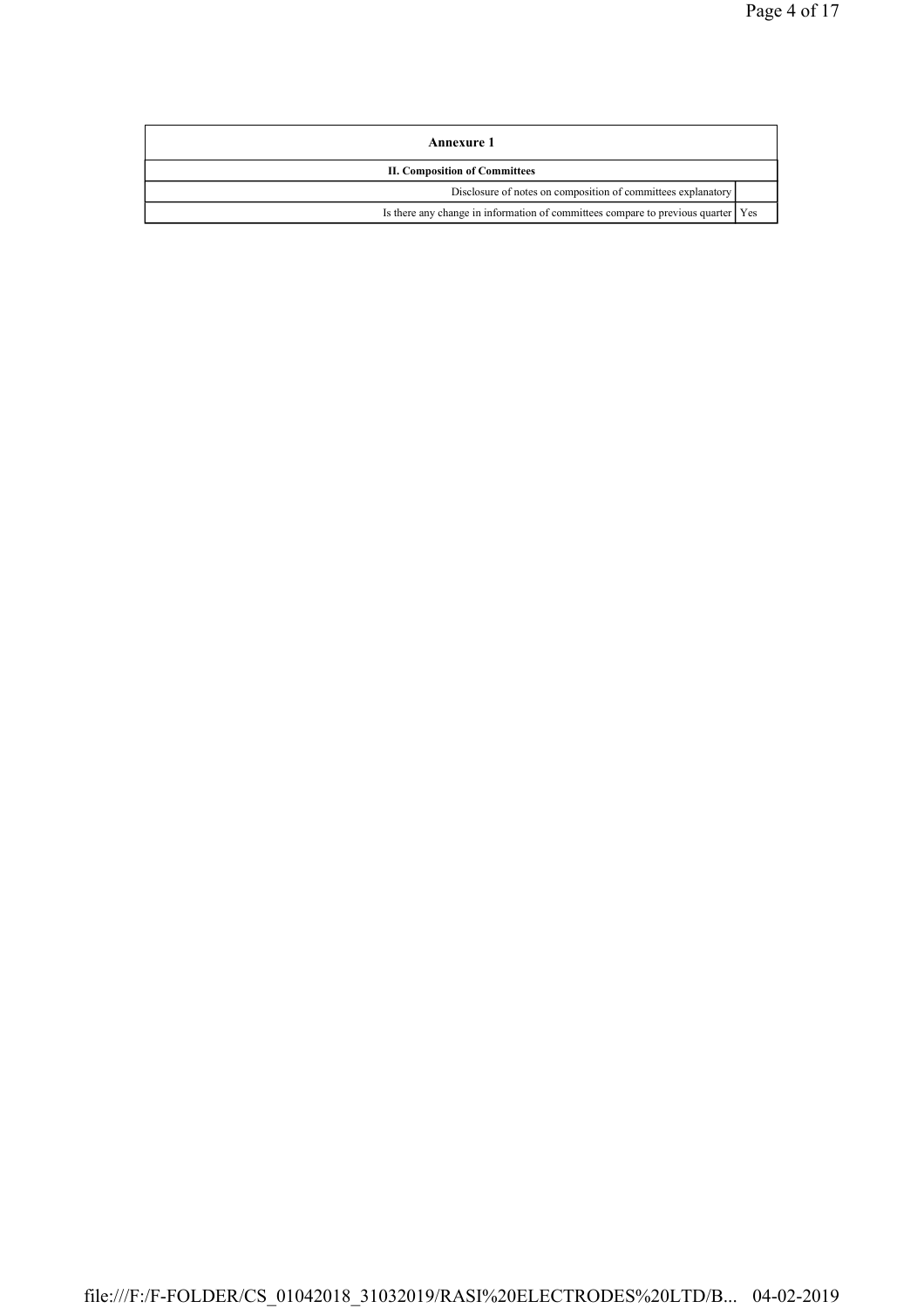|                | <b>Audit Committee Details</b>                                                                                |                                         |                                                    |             |                        |                      |         |  |  |  |  |  |
|----------------|---------------------------------------------------------------------------------------------------------------|-----------------------------------------|----------------------------------------------------|-------------|------------------------|----------------------|---------|--|--|--|--|--|
|                |                                                                                                               |                                         |                                                    |             |                        |                      |         |  |  |  |  |  |
| <b>Sr</b>      | Name of Committee<br><b>DIN</b><br>Category 2 of<br>Category 1 of directors<br>directors<br>Number<br>members |                                         |                                                    |             | Date of<br>Appointment | Date of<br>Cessation | Remarks |  |  |  |  |  |
|                | 00207799                                                                                                      | <b>HITESH M</b><br><b>DHARAMSHI</b>     | Non-Executive -<br><b>Independent Director</b>     | Chairperson | 20-10-2014             |                      |         |  |  |  |  |  |
| $\overline{2}$ | 01560805                                                                                                      | <b>B RANJIT KUMAR</b><br><b>KOTHARI</b> | Non-Executive - Non<br><b>Independent Director</b> | Member      | 20-10-2014             |                      |         |  |  |  |  |  |
| 3              | 00513570                                                                                                      | AJAY GOYAL                              | Non-Executive -<br><b>Independent Director</b>     | Member      | 20-10-2014             |                      |         |  |  |  |  |  |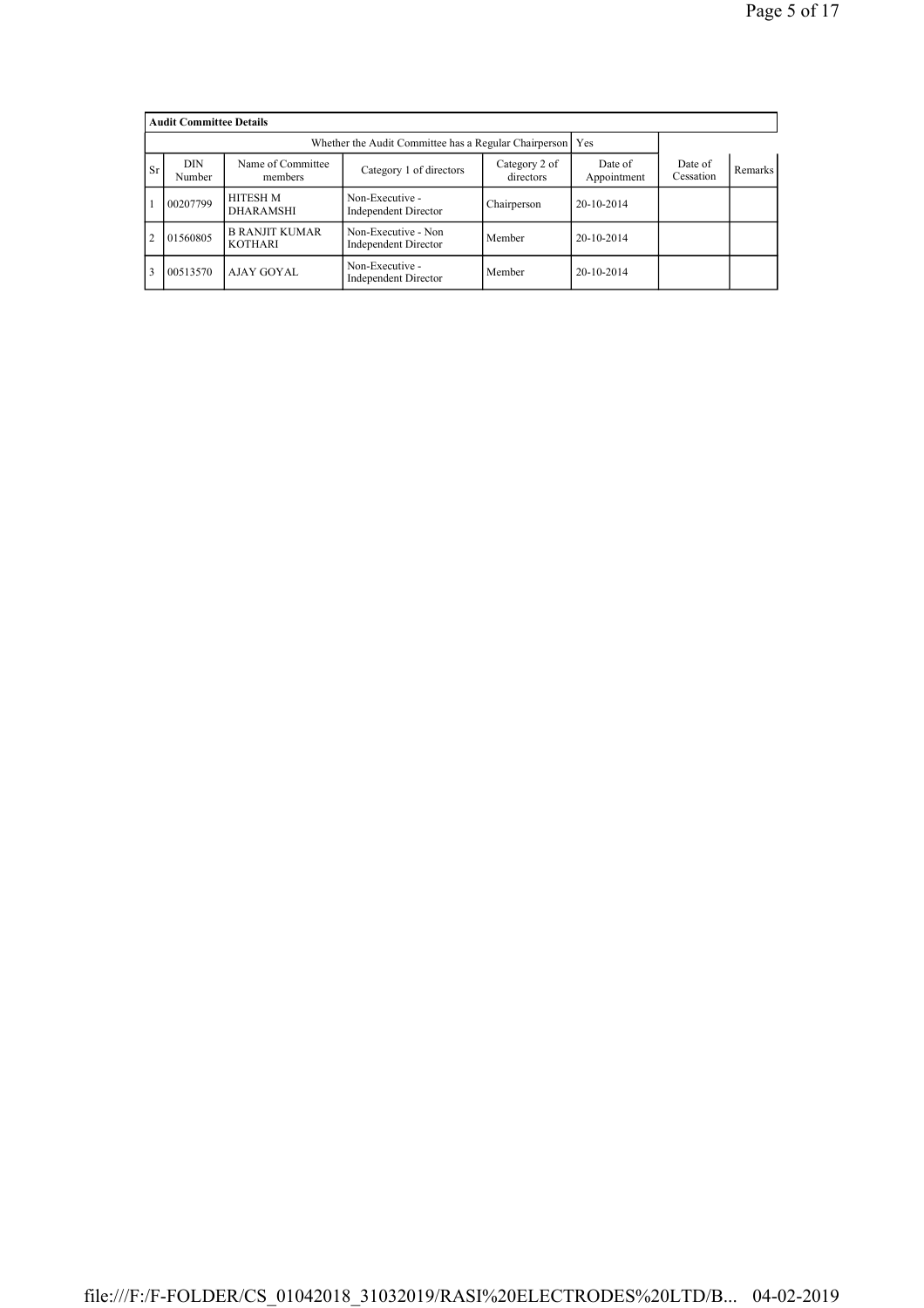|                | Nomination and remuneration committee                                       |                                         |                                                    |                      |                |  |  |  |  |  |  |  |
|----------------|-----------------------------------------------------------------------------|-----------------------------------------|----------------------------------------------------|----------------------|----------------|--|--|--|--|--|--|--|
|                | Whether the Nomination and remuneration committee has a Regular Chairperson |                                         |                                                    |                      |                |  |  |  |  |  |  |  |
| <b>Sr</b>      | <b>DIN</b><br>Number                                                        | Name of Committee<br>members            | Date of<br>Appointment                             | Date of<br>Cessation | <b>Remarks</b> |  |  |  |  |  |  |  |
|                | 00513570                                                                    | AJAY GOYAL                              | Non-Executive - Independent<br>Director            | Chairperson          | 20-10-2014     |  |  |  |  |  |  |  |
| $\overline{2}$ | 01560805                                                                    | <b>B RANJIT KUMAR</b><br><b>KOTHARI</b> | Non-Executive - Non<br><b>Independent Director</b> | Member               | 20-10-2014     |  |  |  |  |  |  |  |
| $\overline{3}$ | 01735537                                                                    | <b>N PRAKASH</b><br><b>KUMAR</b>        | Non-Executive - Independent<br>Director            | Member               | 20-10-2014     |  |  |  |  |  |  |  |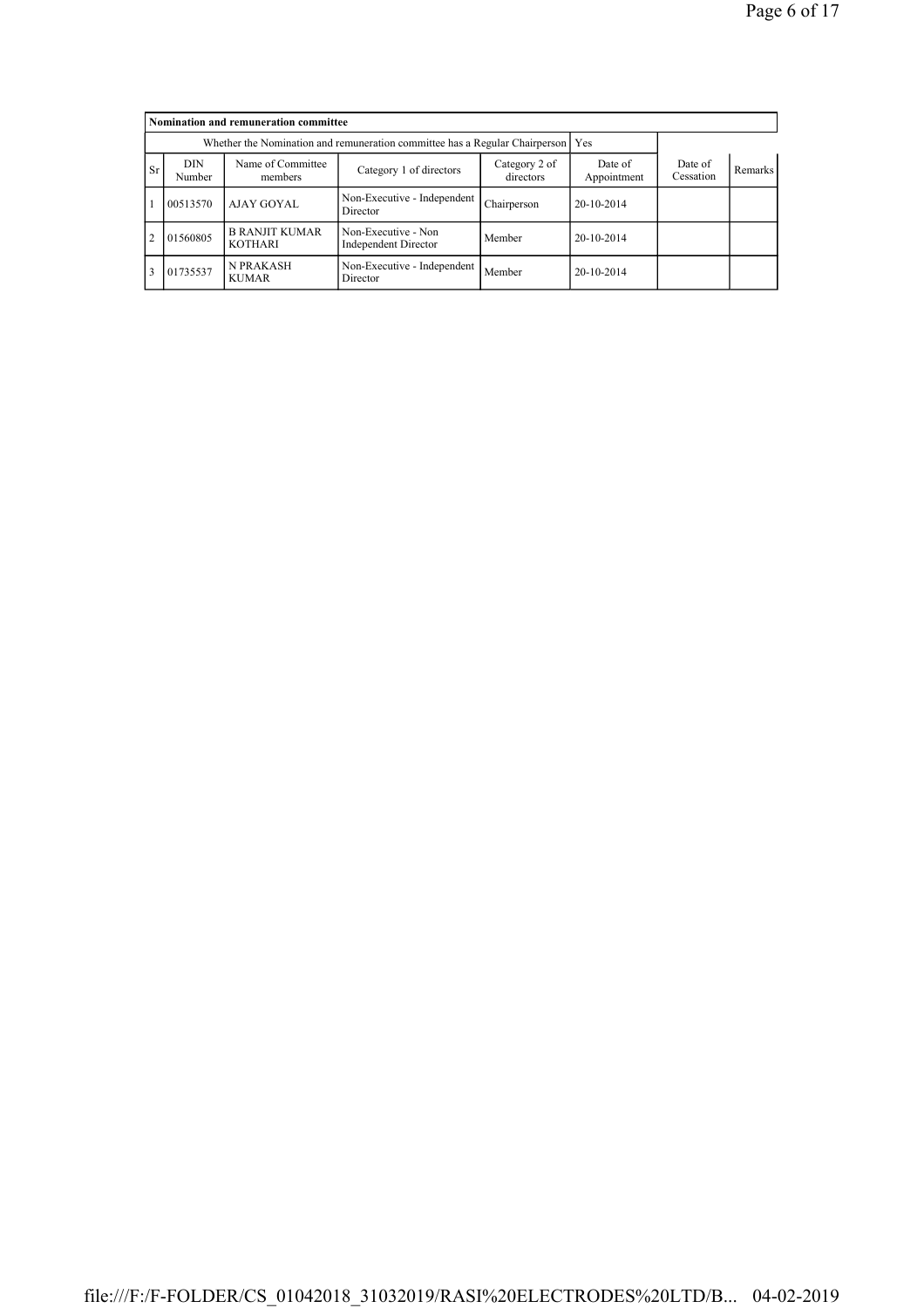|                |                                                                                 | <b>Stakeholders Relationship Committee</b> |                                                    |                      |              |  |  |
|----------------|---------------------------------------------------------------------------------|--------------------------------------------|----------------------------------------------------|----------------------|--------------|--|--|
|                | Whether the Stakeholders Relationship Committee has a Regular Chairperson   Yes |                                            |                                                    |                      |              |  |  |
| <b>Sr</b>      | <b>DIN</b><br>Number                                                            | Name of Committee<br>members               | Date of<br>Appointment                             | Date of<br>Cessation | Remarks      |  |  |
|                | 01560805                                                                        | <b>RANJIT KUMAR</b><br><b>KOTHARI</b>      | Non-Executive - Non<br><b>Independent Director</b> | Chairperson          | $20-10-2014$ |  |  |
| $\overline{2}$ | 00594168                                                                        | <b>B POPATLAL</b><br><b>KOTHARI</b>        | Non-Executive - Non<br><b>Independent Director</b> | Member               | $20-10-2014$ |  |  |
| $\overline{3}$ | 01735537                                                                        | <b>N PRAKASH</b><br><b>KUMAR</b>           | Non-Executive - Independent<br>Director            | Member               | $20-10-2014$ |  |  |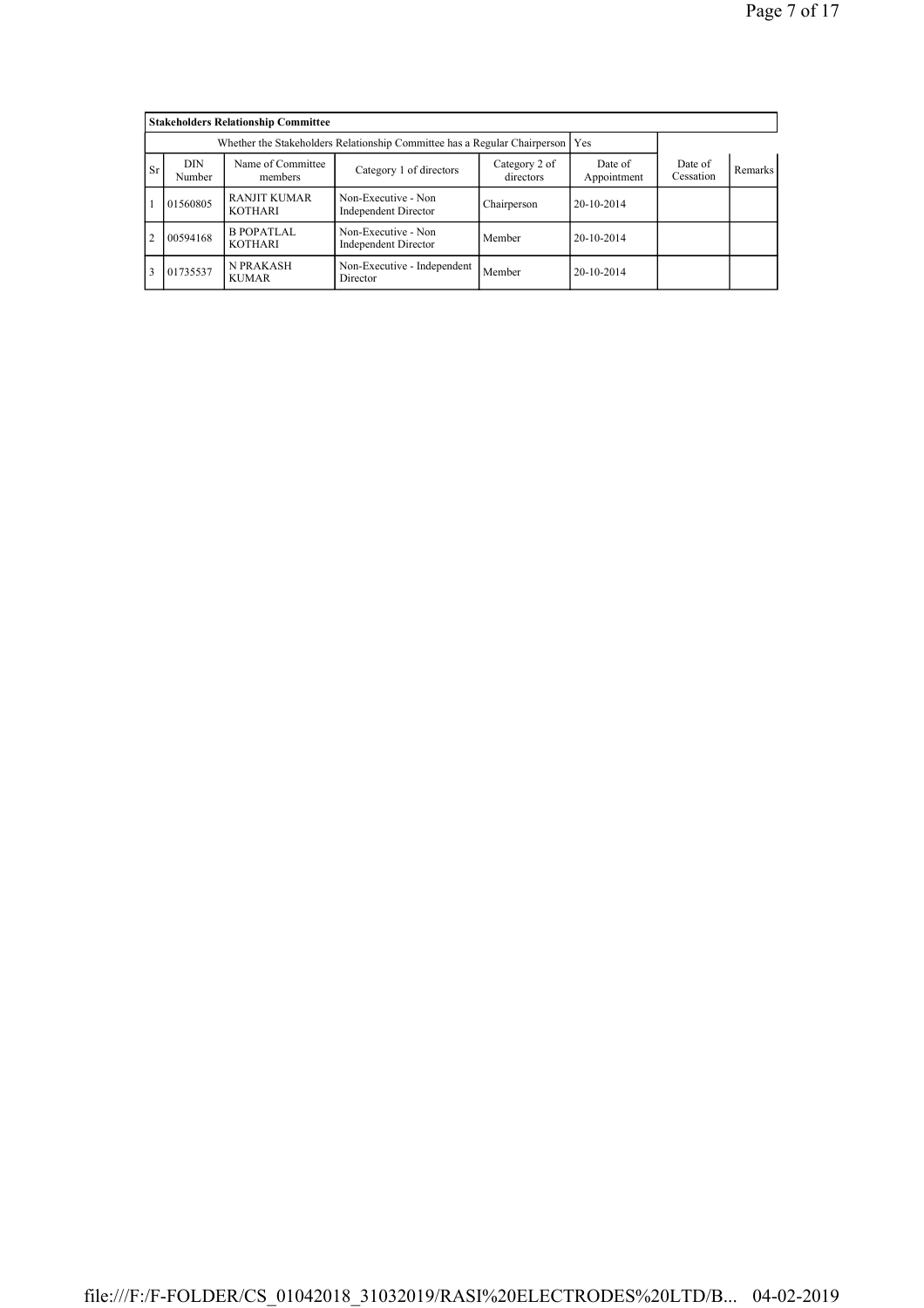|           | <b>Risk Management Committee</b> |                                                                 |                            |                            |                        |                      |         |  |  |  |  |
|-----------|----------------------------------|-----------------------------------------------------------------|----------------------------|----------------------------|------------------------|----------------------|---------|--|--|--|--|
|           |                                  | Whether the Risk Management Committee has a Regular Chairperson |                            |                            |                        |                      |         |  |  |  |  |
| <b>Sr</b> | DIN<br>Number                    | Name of Committee<br>members                                    | Category 1 of<br>directors | Category 2 of<br>directors | Date of<br>Appointment | Date of<br>Cessation | Remarks |  |  |  |  |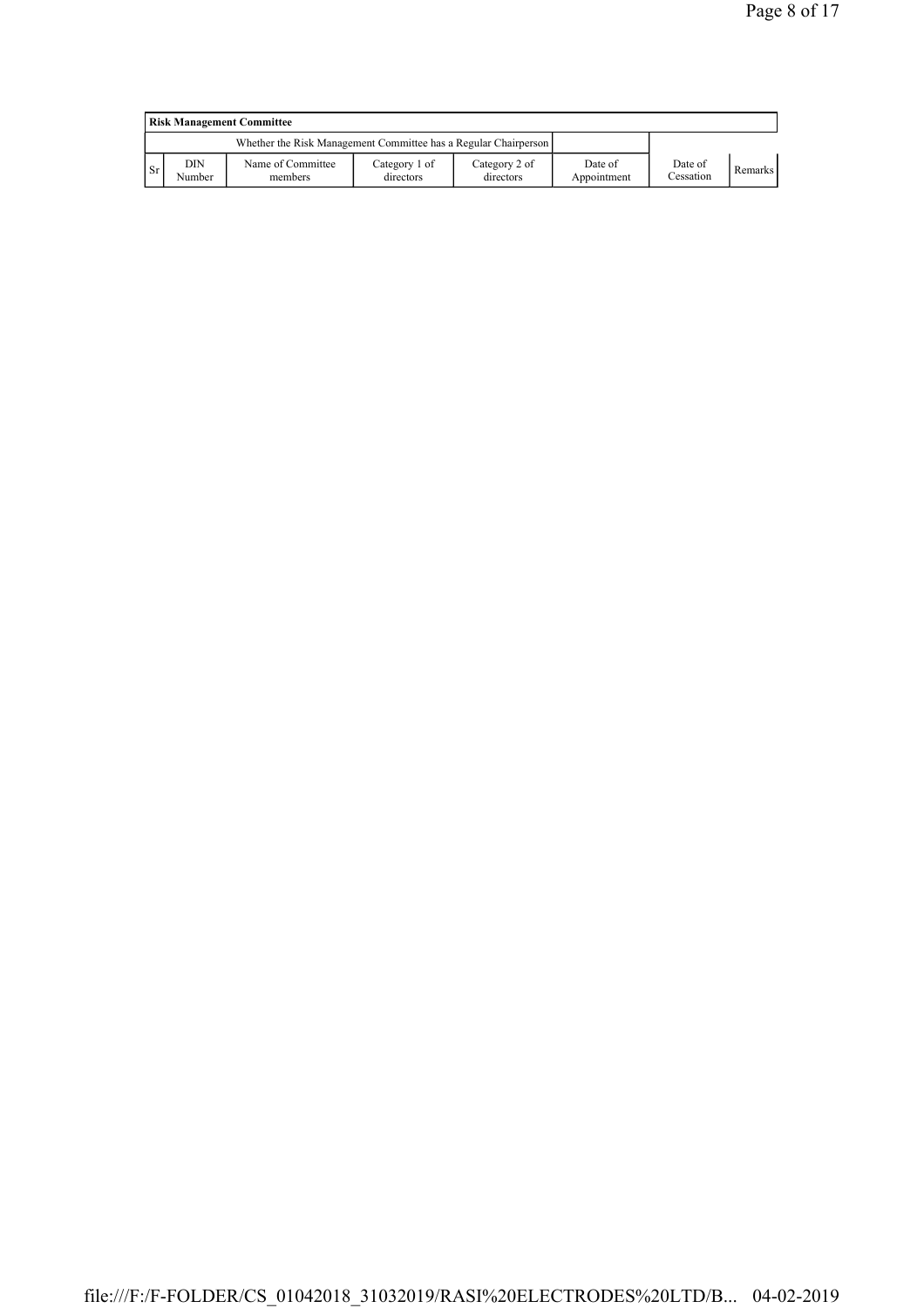|     | <b>Corporate Social Responsibility Committee</b>                                     |                              |                            |                            |                        |                      |         |  |  |  |
|-----|--------------------------------------------------------------------------------------|------------------------------|----------------------------|----------------------------|------------------------|----------------------|---------|--|--|--|
|     | Whether the Corporate Social Responsibility Committee has a Regular Chairperson   No |                              |                            |                            |                        |                      |         |  |  |  |
| -Sr | DIN<br>Number                                                                        | Name of Committee<br>members | Category 1 of<br>directors | Category 2 of<br>directors | Date of<br>Appointment | Date of<br>Cessation | Remarks |  |  |  |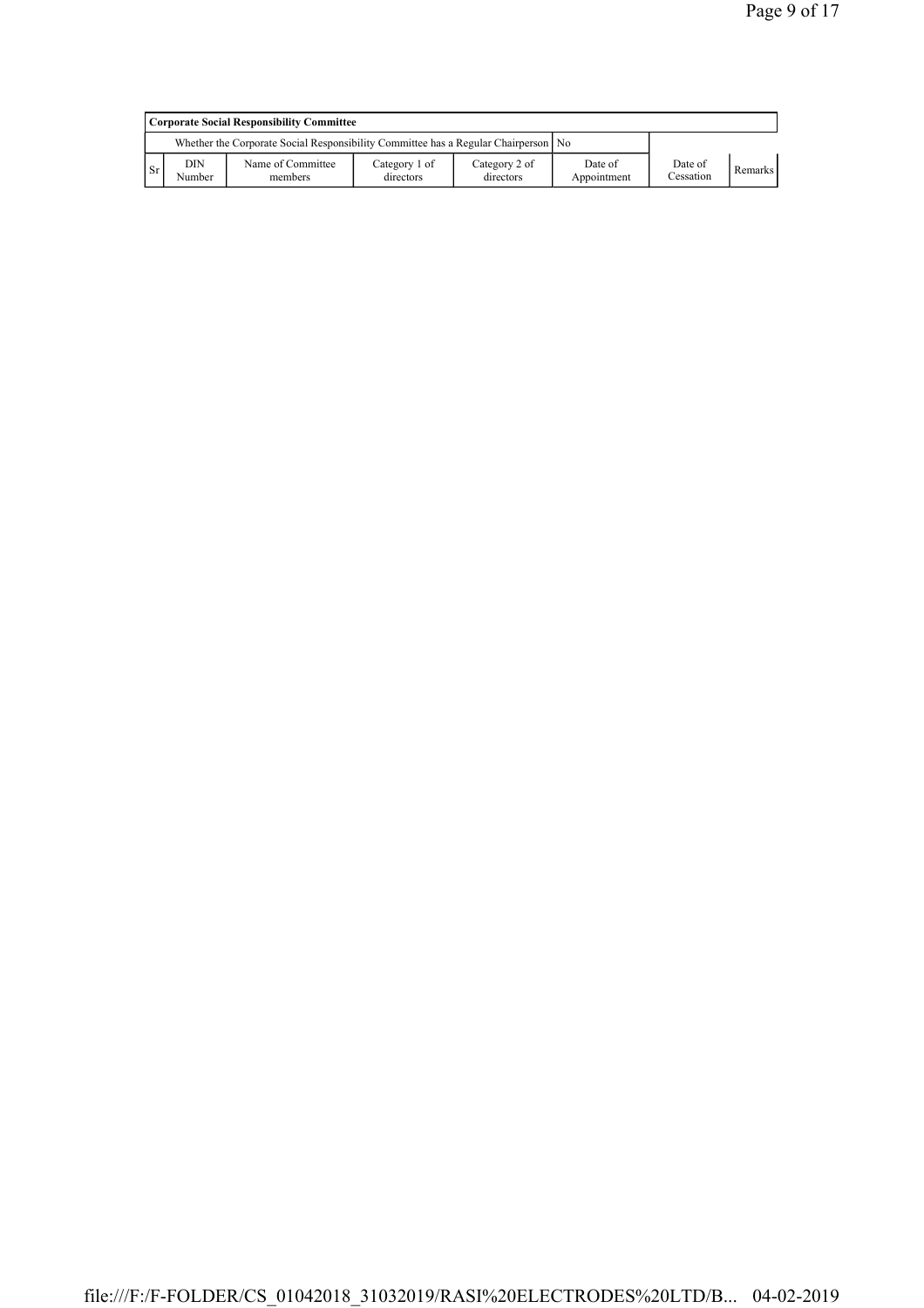|           | <b>Other Committee</b> |                                     |                                                  |                                                |                            |                |  |  |  |  |  |
|-----------|------------------------|-------------------------------------|--------------------------------------------------|------------------------------------------------|----------------------------|----------------|--|--|--|--|--|
| <b>Sr</b> | DIN<br>Number          | Name of Committee<br>members        | Name of other committee                          | Category 1 of directors                        | Category 2 of<br>directors | <b>Remarks</b> |  |  |  |  |  |
|           | 00207799               | <b>HITESH M</b><br><b>DHARAMSHI</b> | <b>INDEPENDENT DIRECTORS</b><br><b>COMMITTEE</b> | Non-Executive -<br><b>Independent Director</b> | Chairperson                |                |  |  |  |  |  |
| 2         | 00513570               | AJAY GOYAL                          | <b>INDEPENDENT DIRECTORS</b><br><b>COMMITTEE</b> | Non-Executive -<br><b>Independent Director</b> | Member                     |                |  |  |  |  |  |
|           | 01735537               | N PRAKASH KUMAR                     | <b>INDEPENDENT DIRECTORS</b><br><b>COMMITTEE</b> | Non-Executive -<br><b>Independent Director</b> | Member                     |                |  |  |  |  |  |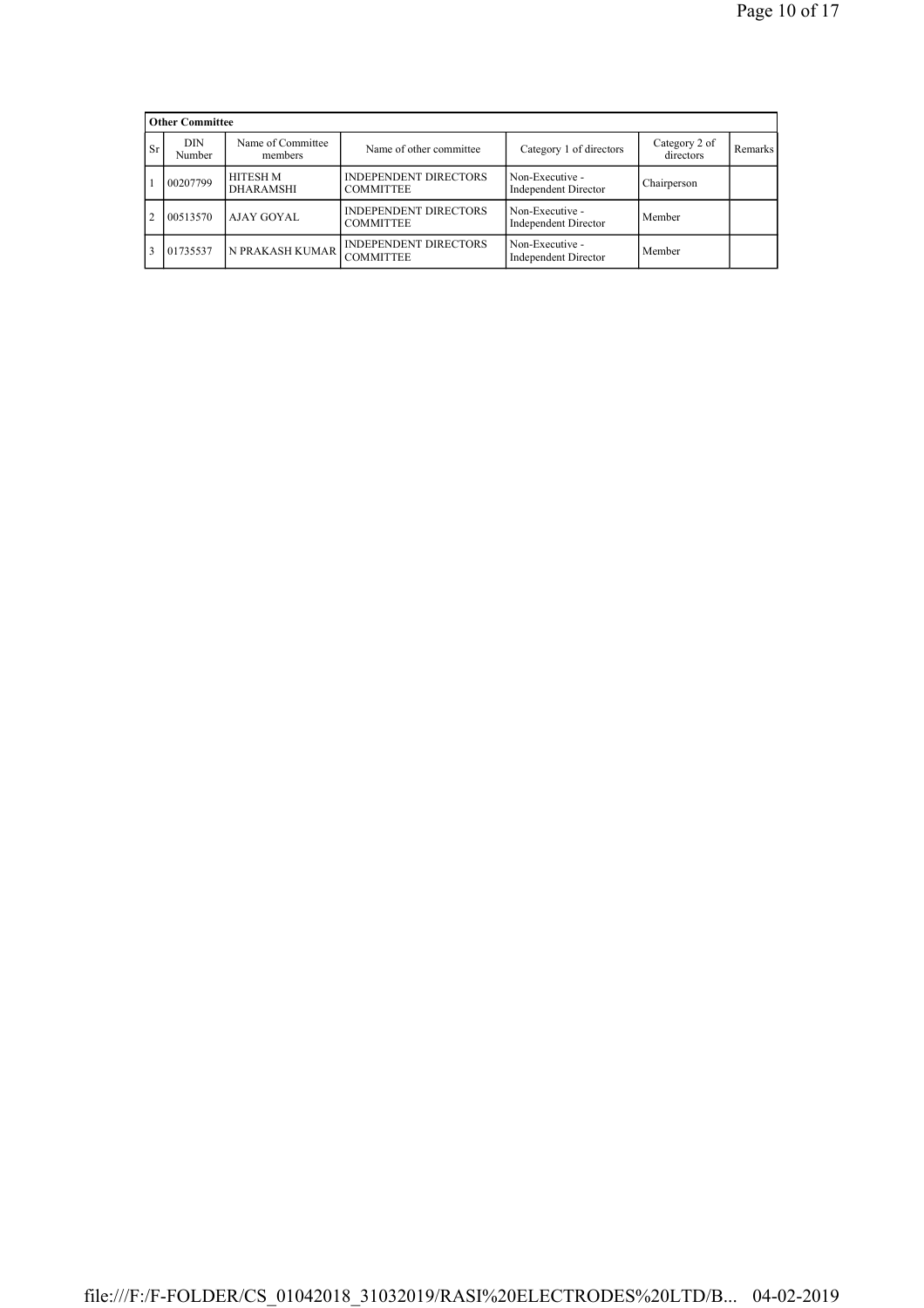|                                                                  | Annexure 1                                               |                                                       |                                                                |  |  |  |  |  |  |  |  |  |
|------------------------------------------------------------------|----------------------------------------------------------|-------------------------------------------------------|----------------------------------------------------------------|--|--|--|--|--|--|--|--|--|
|                                                                  | <b>Annexure 1</b>                                        |                                                       |                                                                |  |  |  |  |  |  |  |  |  |
|                                                                  | <b>III. Meeting of Board of Directors</b>                |                                                       |                                                                |  |  |  |  |  |  |  |  |  |
| Disclosure of notes on meeting of board of directors explanatory |                                                          |                                                       |                                                                |  |  |  |  |  |  |  |  |  |
| <b>Sr</b>                                                        | $Date(s)$ of meeting (if any) in the<br>previous quarter | Date(s) of meeting (if any) in the<br>current quarter | Maximum gap between any two consecutive (in<br>number of days) |  |  |  |  |  |  |  |  |  |
| 1                                                                | 20-07-2018                                               |                                                       |                                                                |  |  |  |  |  |  |  |  |  |
| $\overline{2}$                                                   | 14-08-2018                                               |                                                       | 24                                                             |  |  |  |  |  |  |  |  |  |
| 3                                                                | 26-09-2018                                               |                                                       | 42                                                             |  |  |  |  |  |  |  |  |  |
| $\overline{4}$                                                   |                                                          | 12-11-2018                                            | 46                                                             |  |  |  |  |  |  |  |  |  |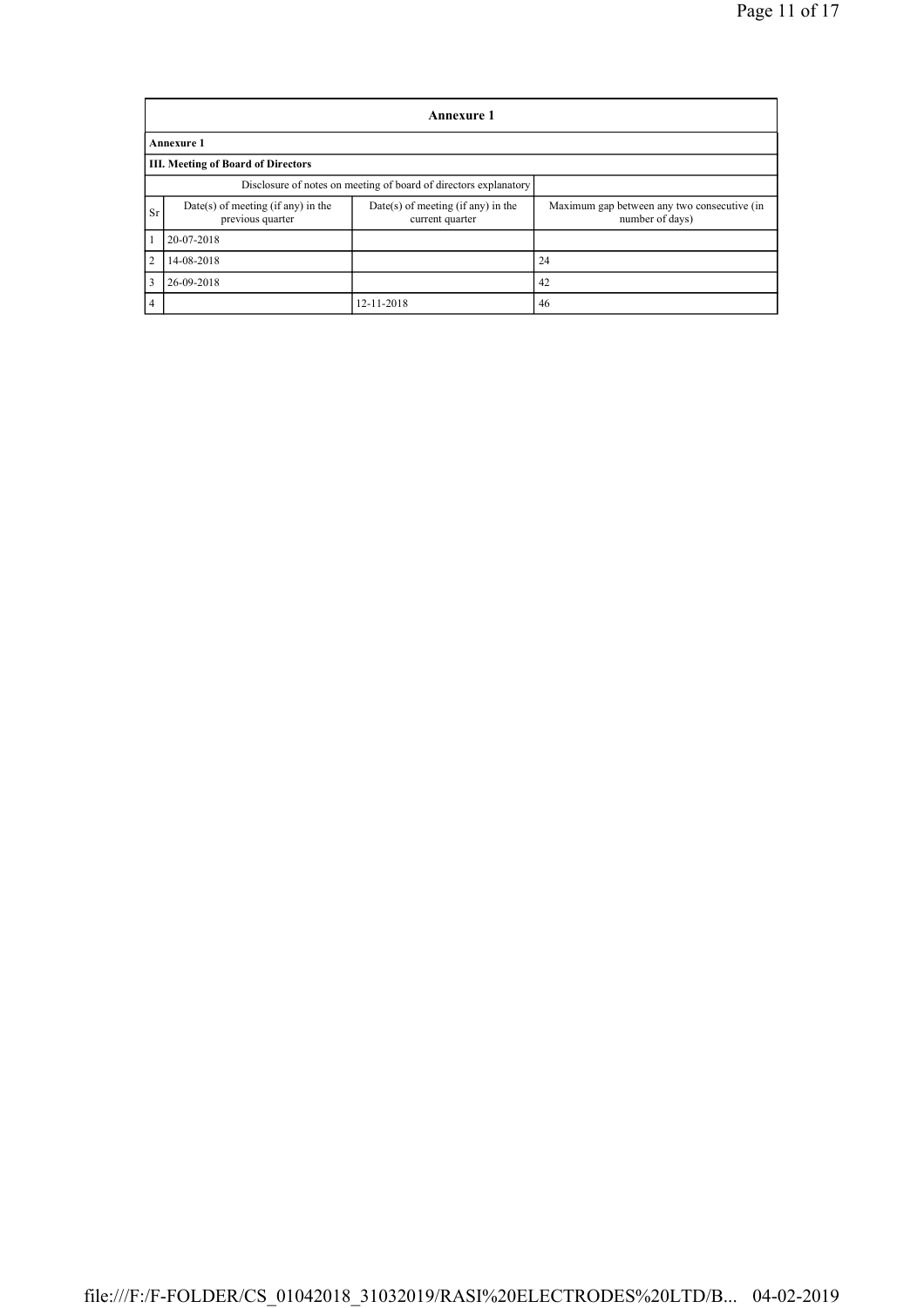|                                                          | <b>Annexure 1</b>                                |                                                                        |                                                     |                              |                                                                        |                                                                               |                               |  |  |  |  |
|----------------------------------------------------------|--------------------------------------------------|------------------------------------------------------------------------|-----------------------------------------------------|------------------------------|------------------------------------------------------------------------|-------------------------------------------------------------------------------|-------------------------------|--|--|--|--|
|                                                          | <b>IV. Meeting of Committees</b>                 |                                                                        |                                                     |                              |                                                                        |                                                                               |                               |  |  |  |  |
| Disclosure of notes on meeting of committees explanatory |                                                  |                                                                        |                                                     |                              |                                                                        |                                                                               |                               |  |  |  |  |
| <b>Sr</b>                                                | Name of<br>Committee                             | $Date(s)$ of meeting<br>of the committee<br>in the relevant<br>quarter | Whether<br>requirement of<br>Ouorum met<br>(Yes/No) | Requirement of<br>Ouorum met | $Date(s)$ of meeting<br>of the committee<br>in the previous<br>quarter | Maximum gap<br>between any two<br>consecutive meetings<br>(in number of days) | Name of<br>other<br>committee |  |  |  |  |
|                                                          | Audit<br>Committee                               | 12-11-2018                                                             | Yes                                                 | 3                            | 14-08-2018                                                             | 89                                                                            |                               |  |  |  |  |
| $\overline{2}$                                           | <b>Stakeholders</b><br>Relationship<br>Committee | 12-11-2018                                                             | Yes                                                 | 3                            | 06-08-2018                                                             | 97                                                                            |                               |  |  |  |  |
| 3                                                        | <b>Stakeholders</b><br>Relationship<br>Committee | 29-11-2018                                                             | Yes                                                 | J.                           |                                                                        |                                                                               |                               |  |  |  |  |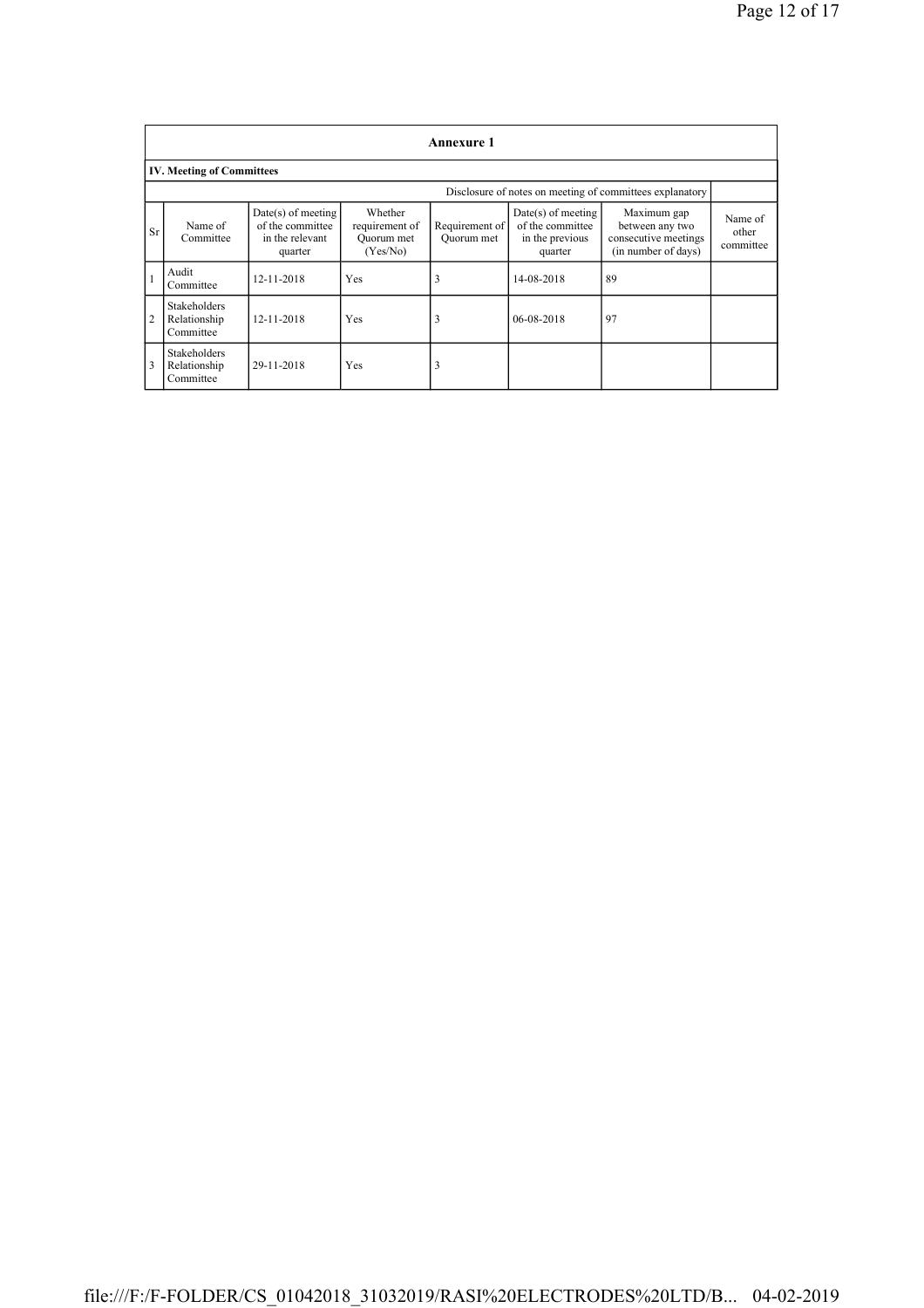|                               | Annexure 1                                                                                                |                                  |                                                                    |  |  |  |
|-------------------------------|-----------------------------------------------------------------------------------------------------------|----------------------------------|--------------------------------------------------------------------|--|--|--|
| V. Related Party Transactions |                                                                                                           |                                  |                                                                    |  |  |  |
| Sr I                          | Subject                                                                                                   | Compliance status<br>(Yes/No/NA) | If status is "No" details of non-<br>compliance may be given here. |  |  |  |
|                               | Whether prior approval of audit committee obtained                                                        | Yes                              |                                                                    |  |  |  |
| $\overline{2}$                | Whether shareholder approval obtained for material RPT                                                    | NA                               |                                                                    |  |  |  |
| $\overline{3}$                | Whether details of RPT entered into pursuant to omnibus approval<br>have been reviewed by Audit Committee | <b>NA</b>                        |                                                                    |  |  |  |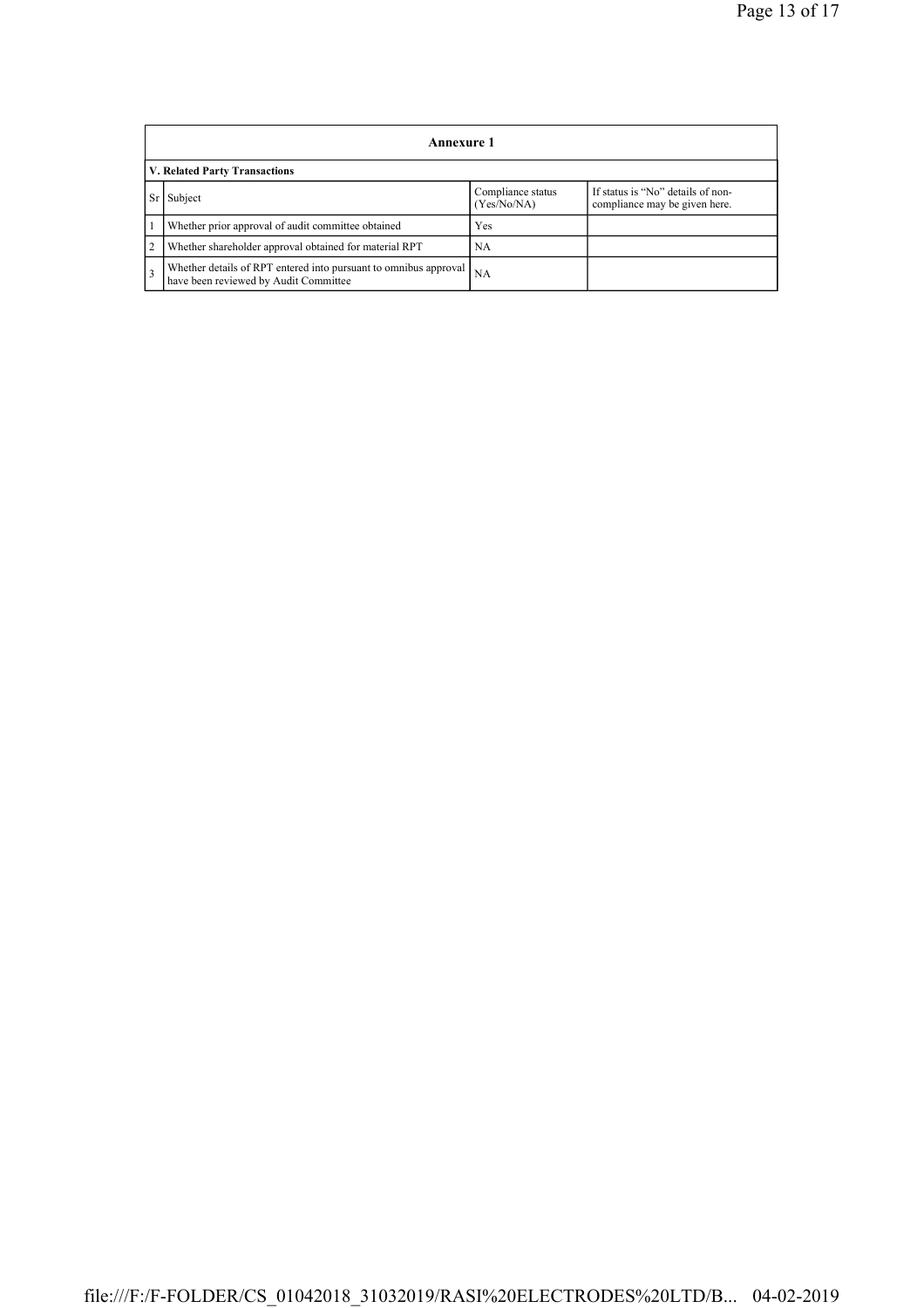| <b>Annexure 1</b>       |                                                                                                                                                                                                                 |                               |  |  |  |
|-------------------------|-----------------------------------------------------------------------------------------------------------------------------------------------------------------------------------------------------------------|-------------------------------|--|--|--|
| <b>VI. Affirmations</b> |                                                                                                                                                                                                                 |                               |  |  |  |
|                         | Sr Subject                                                                                                                                                                                                      | Compliance status<br>(Yes/No) |  |  |  |
| $\mathbf{1}$            | The composition of Board of Directors is in terms of SEBI (Listing obligations and disclosure requirements)<br>Regulations, 2015                                                                                | Yes                           |  |  |  |
| $\overline{2}$          | The composition of the following committees is in terms of SEBI(Listing obligations and disclosure<br>requirements) Regulations, 2015 a. Audit Committee                                                        | Yes                           |  |  |  |
| $\overline{\mathbf{3}}$ | The composition of the following committees is in terms of SEBI(Listing obligations and disclosure<br>requirements) Regulations, 2015. b. Nomination & remuneration committee                                   | <b>Yes</b>                    |  |  |  |
| $\overline{4}$          | The composition of the following committees is in terms of SEBI(Listing obligations and disclosure<br>requirements) Regulations, 2015. c. Stakeholders relationship committee                                   | Yes                           |  |  |  |
| 5                       | The composition of the following committees is in terms of SEBI(Listing obligations and disclosure<br>requirements) Regulations, 2015. d. Risk management committee (applicable to the top 100 listed entities) | <b>NA</b>                     |  |  |  |
| 6                       | The committee members have been made aware of their powers, role and responsibilities as specified in SEBI<br>(Listing obligations and disclosure requirements) Regulations, 2015.                              | Yes                           |  |  |  |
| $\overline{7}$          | The meetings of the board of directors and the above committees have been conducted in the manner as specified<br>in SEBI (Listing obligations and disclosure requirements) Regulations, 2015.                  | Yes                           |  |  |  |
| 8                       | This report and/or the report submitted in the previous quarter has been placed before Board of Directors.                                                                                                      | Yes                           |  |  |  |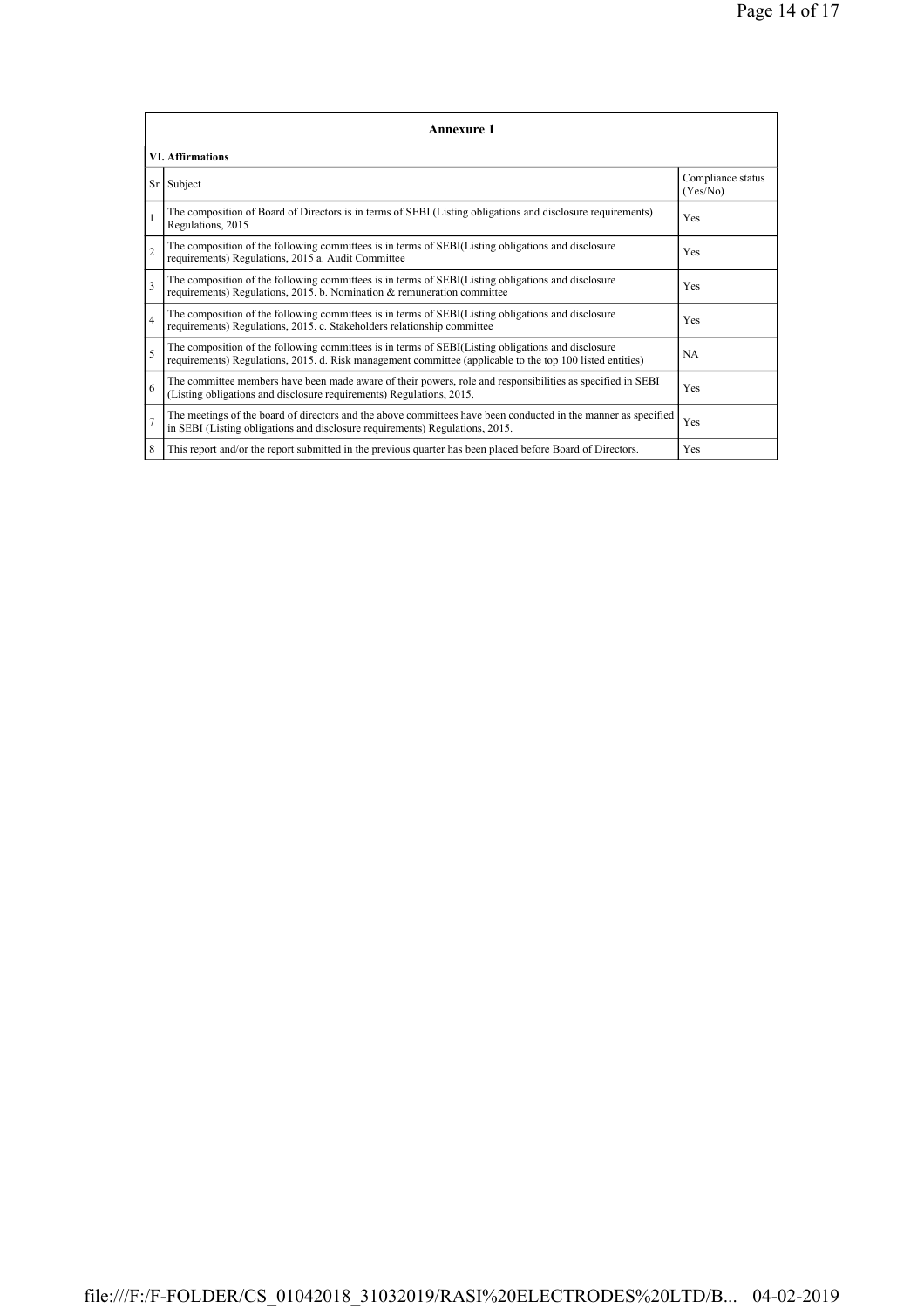| <b>Annexure 1</b> |                   |                           |
|-------------------|-------------------|---------------------------|
| <b>Sr</b>         | Subject           | Compliance status         |
|                   | Name of signatory | <b>B POPATLAL KOTHARI</b> |
|                   | Designation       | Managing Director         |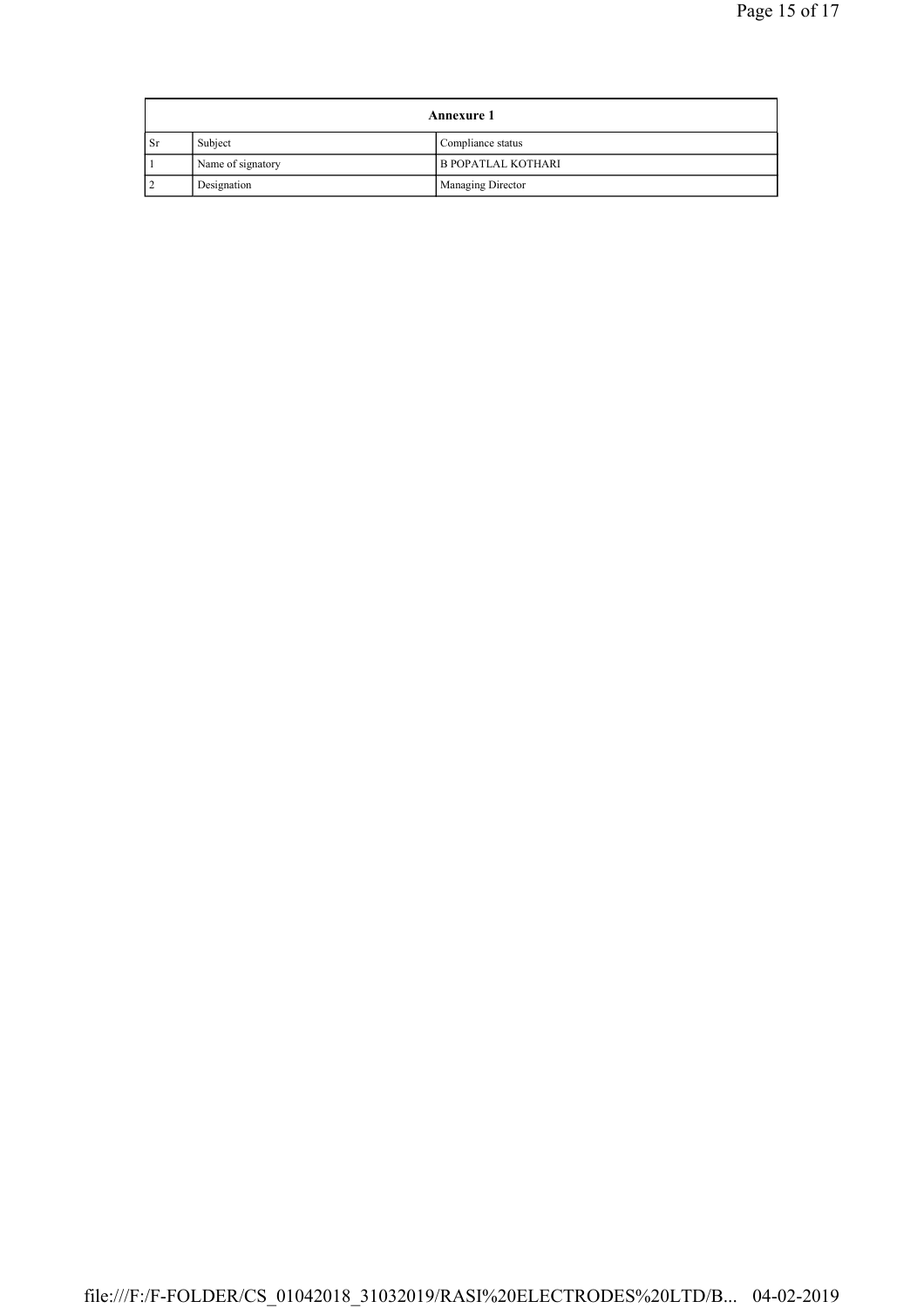| <b>Signatory Details</b> |                           |  |
|--------------------------|---------------------------|--|
| Name of signatory        | <b>B POPATLAL KOTHARI</b> |  |
| Designation of person    | <b>Managing Director</b>  |  |
| Place                    | <b>CHENNAI</b>            |  |
| Date                     | 23-01-2019                |  |